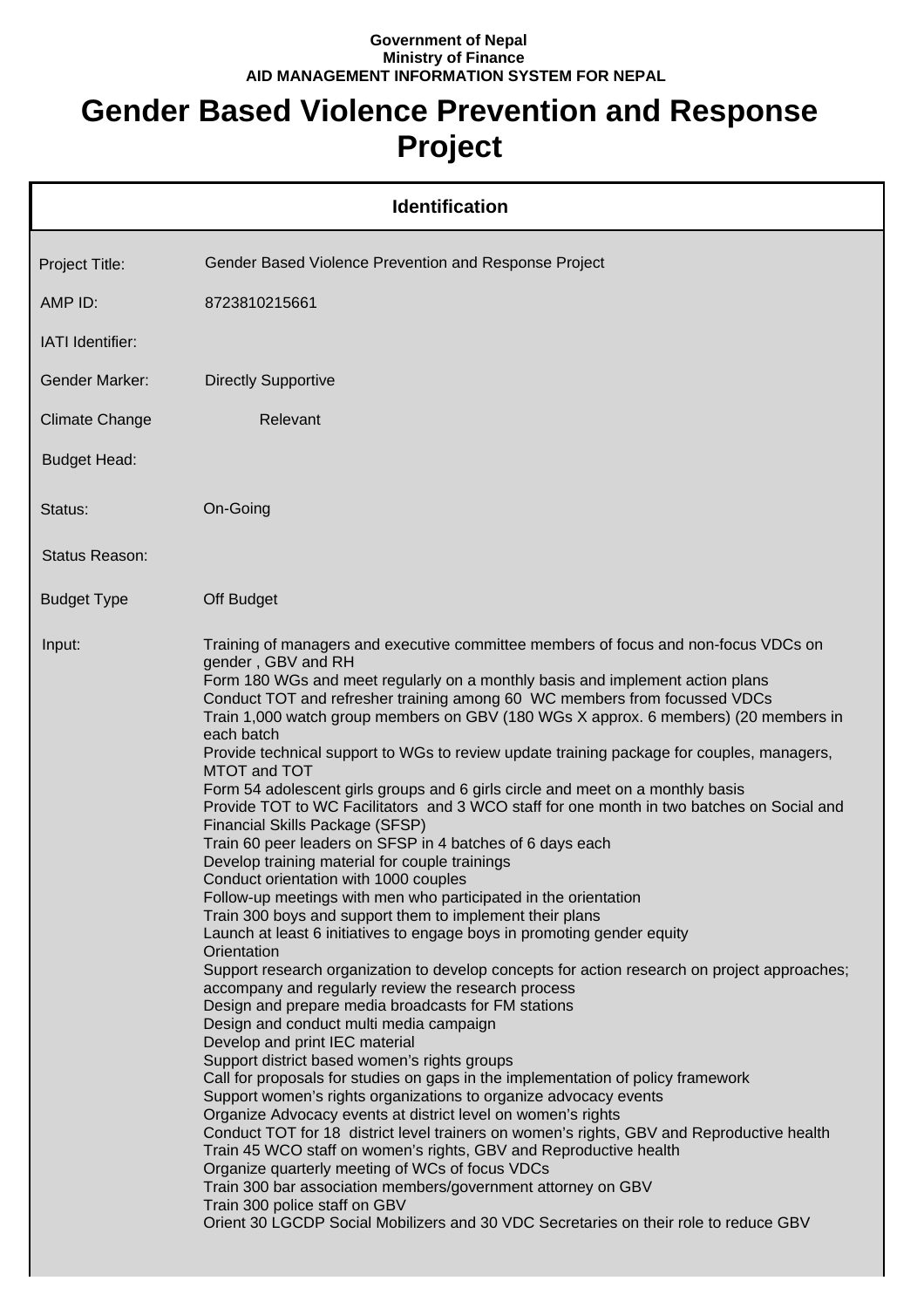|         | Orient 50 DDC<br>Organize district level conference<br>Support resource persons for district level trainings<br>Organise at least 15 joint monitoring visits of district based authorities<br>Facilitate quarterly meetings of Gender Empowerment and Ending GBV coordination<br>committees<br>Provide equipment and supplies to WCO in 3 districts<br><b>Establish 3 Safe Houses</b><br>Train 15 Service Center staff and 9 WC member for 5 days every year<br><b>Technical support to Service Centers</b><br>Refresher trainings for safe house staff in Kathmandu to improve their capacity to handle |
|---------|----------------------------------------------------------------------------------------------------------------------------------------------------------------------------------------------------------------------------------------------------------------------------------------------------------------------------------------------------------------------------------------------------------------------------------------------------------------------------------------------------------------------------------------------------------------------------------------------------------|
|         | complex cases<br>Support one shelter in Kathmandu to provide referral support<br>Support one shelter in Kathmandu for mental health rehabilitation<br>Consultation/orientation to case manager including care for care givers<br>Set up/strengthen District Hospital/OCMC to provide health services and referral to GBV<br>survivors                                                                                                                                                                                                                                                                    |
|         | Technical support to strengthen District hospital/OCMC for quality services to GBV survivors<br>and appropriate referral<br>Organize Technical working group meetings to finalize competency based training package<br>Printing of Training Package, job aids, training related material<br>Conduct Clinical Training Skills Modified Computerized Learning (CTS MODCAL) to subject<br>matter experts                                                                                                                                                                                                    |
|         | Conduct MTOT+Training Skills-Field test of the training package among 20 participants<br>Conduct 3 batch TOT among 45 district hospital staff<br>Training site strengthening (District hospital and PHC/HP)<br>Conduct on the job training in 3 district hospitals (3 batches per site)<br>Conduct 19 batches of blended learning training                                                                                                                                                                                                                                                               |
|         | Train 6 case managers on how to provide community level psychosocial support<br>District planning and review meetings on health response to GBV (2 times a year in each<br>district)<br>Develop GBV programme implementation guideline for health workers<br>Develop 5 policy briefs based on good practices in programme<br>Organise a National Conference                                                                                                                                                                                                                                              |
|         | Conduct a comparative study of OCMCs/district hospital with and without psychosocial outreach<br>Discussion of study results with MoHP<br>Share the progress of the project with WDOs and DHOs during their review meeting<br>Two days orientation on psychosocial skills to WDOs<br>Support DWC to implement women development programme in 3 programme area.<br>Joint monitoring visit                                                                                                                                                                                                                 |
|         | Develop GBV programme implementation guideline for health workers<br>Develop 5 policy briefs based on good practices in programme<br><b>Organise National Conference</b><br>Conduct a comparative study of OCMCs with and without psychosocial<br>Discussion of study results with MoHP<br>Share the progress of the project with WDOs and DHOs during their review meeting                                                                                                                                                                                                                              |
|         | Two days orientation on psychosocial skills to WDOs<br>Support DWC to implement women development programme in 3 programme area.<br>Joint monitoring                                                                                                                                                                                                                                                                                                                                                                                                                                                     |
| Output: | Output 1.1: Women Cooperatives (WC) have established functioning GBV watch groups and<br>adolescent girls groups to address GBV<br>Output 1.2: Men and boys have acquired the capacity to engage in the prevention of and                                                                                                                                                                                                                                                                                                                                                                                |
|         | response to GBV<br>Output 1.3: CSOs, media and research organizations have engaged in evidence based<br>advocacy for an improved response to GBV by GoN actors at district and national level<br>Output 2.1: Women and Children Development Offices, police, and legal service providers<br>have been enabled to prevent GBV and response to GBV                                                                                                                                                                                                                                                         |
|         | Output 2.2: Women Service Centers have been established and are functional in all working<br>districts, with links to capable referral safe house Kathmandu<br>Output 2.3: Health facilities in the working districts have built up the capacity to provide<br>adequate medical services and community based psychosocial case management for GBV<br>survivors and their families                                                                                                                                                                                                                        |
|         | Output 2.4: MoWCSW and MoHP are supported with evidence to develop policies and plans                                                                                                                                                                                                                                                                                                                                                                                                                                                                                                                    |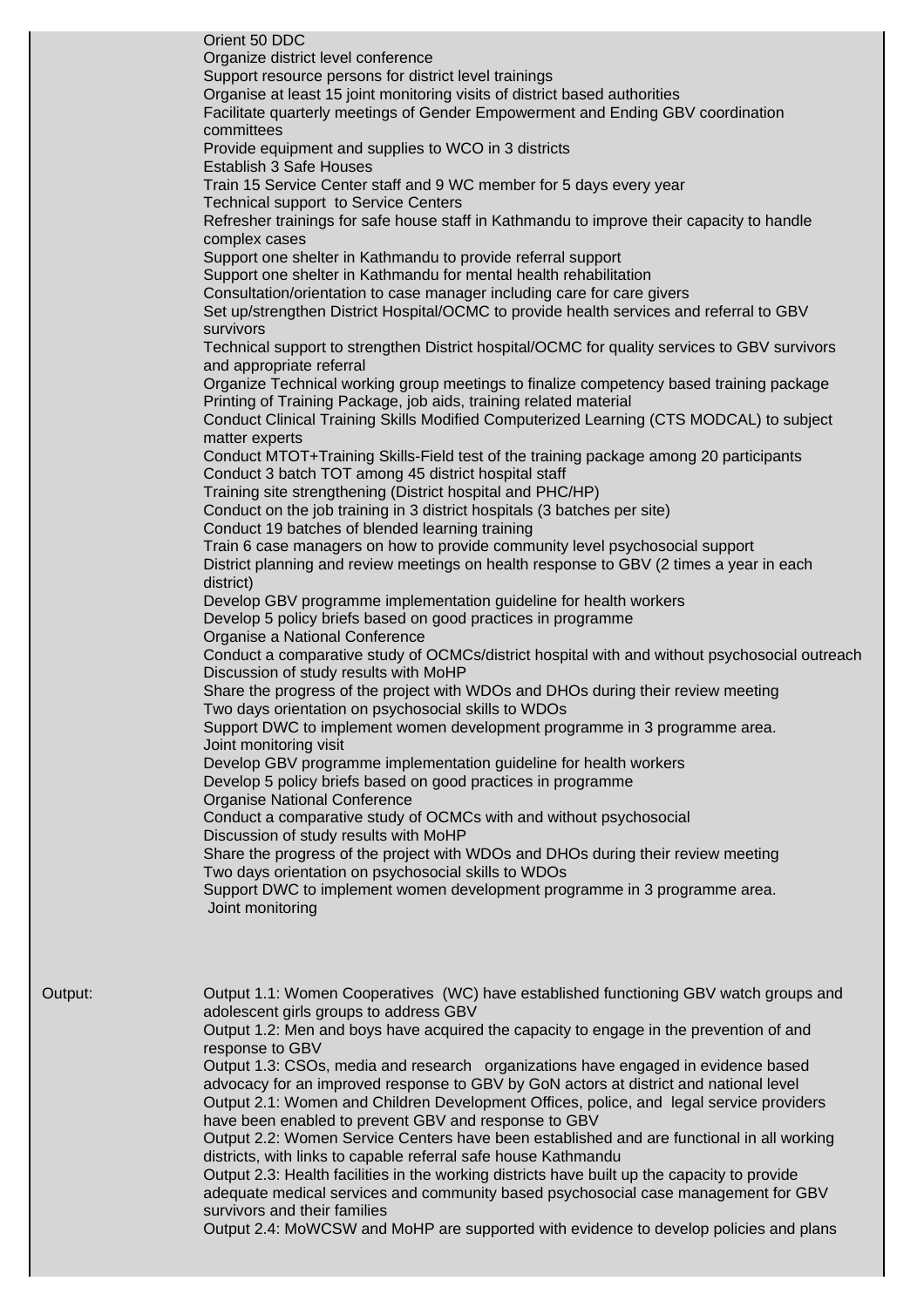|                   | Output 2.5: MoWCSW and MoHP are supported with evidence to develop policies and plans                                                                                                                             |
|-------------------|-------------------------------------------------------------------------------------------------------------------------------------------------------------------------------------------------------------------|
| Outcome:          | Outcome 1: Women and men in the working districts increasingly prevent, report and address<br>gender-based violence                                                                                               |
|                   | Outcome 2: Duty bearers respond effectively to gender-based violence in the working districts<br>and increasingly at national levels                                                                              |
| Impact:           | The prevalence of gender-based violence is reduced through the effective empowerment of<br>women and men and through prevention and response interventions by more responsible and<br>capable government agencies |
| Treasury Type:    |                                                                                                                                                                                                                   |
| Humanitarian Ald: | N <sub>o</sub>                                                                                                                                                                                                    |
|                   |                                                                                                                                                                                                                   |
|                   |                                                                                                                                                                                                                   |
|                   |                                                                                                                                                                                                                   |

|                                       | <b>Planning</b> |  |
|---------------------------------------|-----------------|--|
| Date of Agreement                     | 2016-02-15      |  |
| Date of effectiveness 2016-02-15      |                 |  |
| Proposed Start Date 2016-02-15        |                 |  |
| <b>Actual Start Date</b>              | 2016-02-15      |  |
| Planned Completion 2018-12-31<br>Date |                 |  |

| Location                  |            |
|---------------------------|------------|
| Location                  | Percentage |
| Sindhuli (Sindhuli Madhi) | 33.0%      |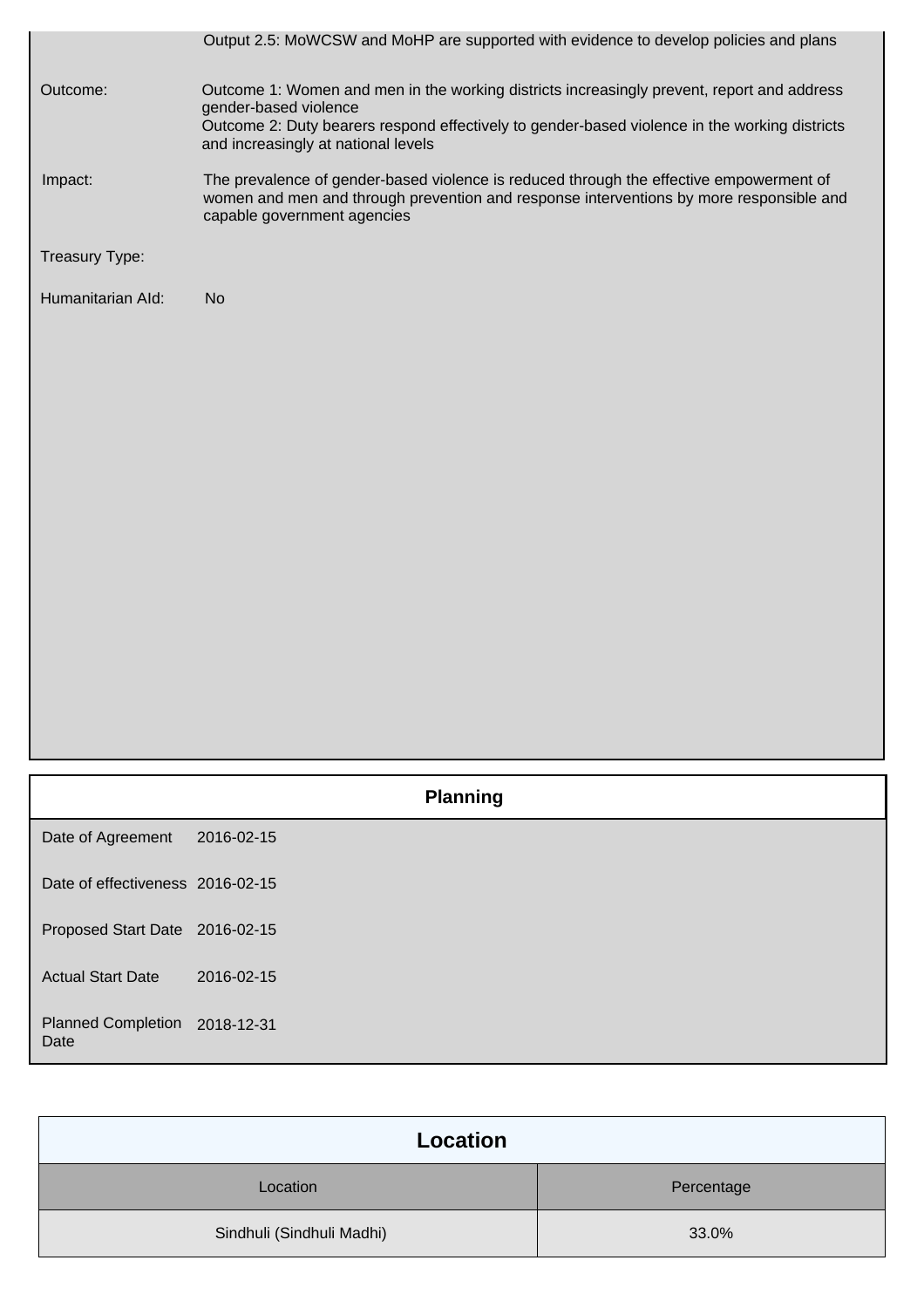| Location                  | Percentage |
|---------------------------|------------|
| Okhaldhunga (Okhaldhunga) | 34.0%      |
| Udayapur (Gaighat)        | 33.0%      |

| <b>Sector</b>                                                  |            |
|----------------------------------------------------------------|------------|
| Sector                                                         | Percentage |
| Nepal Sector Classification WOMEN, CHILDREN & SOCIAL WELFARE 0 | 100.0%     |

| <b>Implementing/Executing Agency</b>           |        |  |
|------------------------------------------------|--------|--|
| Donor                                          |        |  |
| Swiss Agency for Development and Cooperation   | 0.0%   |  |
| <b>Responsible Organization</b>                |        |  |
| Ministry of Women, Children and Senior Citizen | 100.0% |  |
| <b>Executing Agency</b>                        |        |  |
| Swiss Agency for Development and Cooperation   | 100.0% |  |
| <b>Implementing Agency</b>                     |        |  |
| Swiss Agency for Development and Cooperation   | 100.0% |  |

| <b>Funding</b>                                                   |                       |                    |                               |            |                     |
|------------------------------------------------------------------|-----------------------|--------------------|-------------------------------|------------|---------------------|
| Transaction<br>Date                                              | Type of<br>Assistance | Mode of<br>Payment | Post Earthquake<br>Assistance | Commitment | <b>Disbursement</b> |
| <b>Swiss Agency for Development and Cooperation</b>              |                       |                    |                               |            |                     |
| <b>Actual</b>                                                    |                       |                    |                               |            |                     |
| 5/12/2020<br>149,266<br>Grant Aid<br>No<br><b>Direct Payment</b> |                       |                    |                               |            |                     |
| <b>UNDISBURSED BALANCE</b>                                       |                       |                    | $-149,265$                    |            |                     |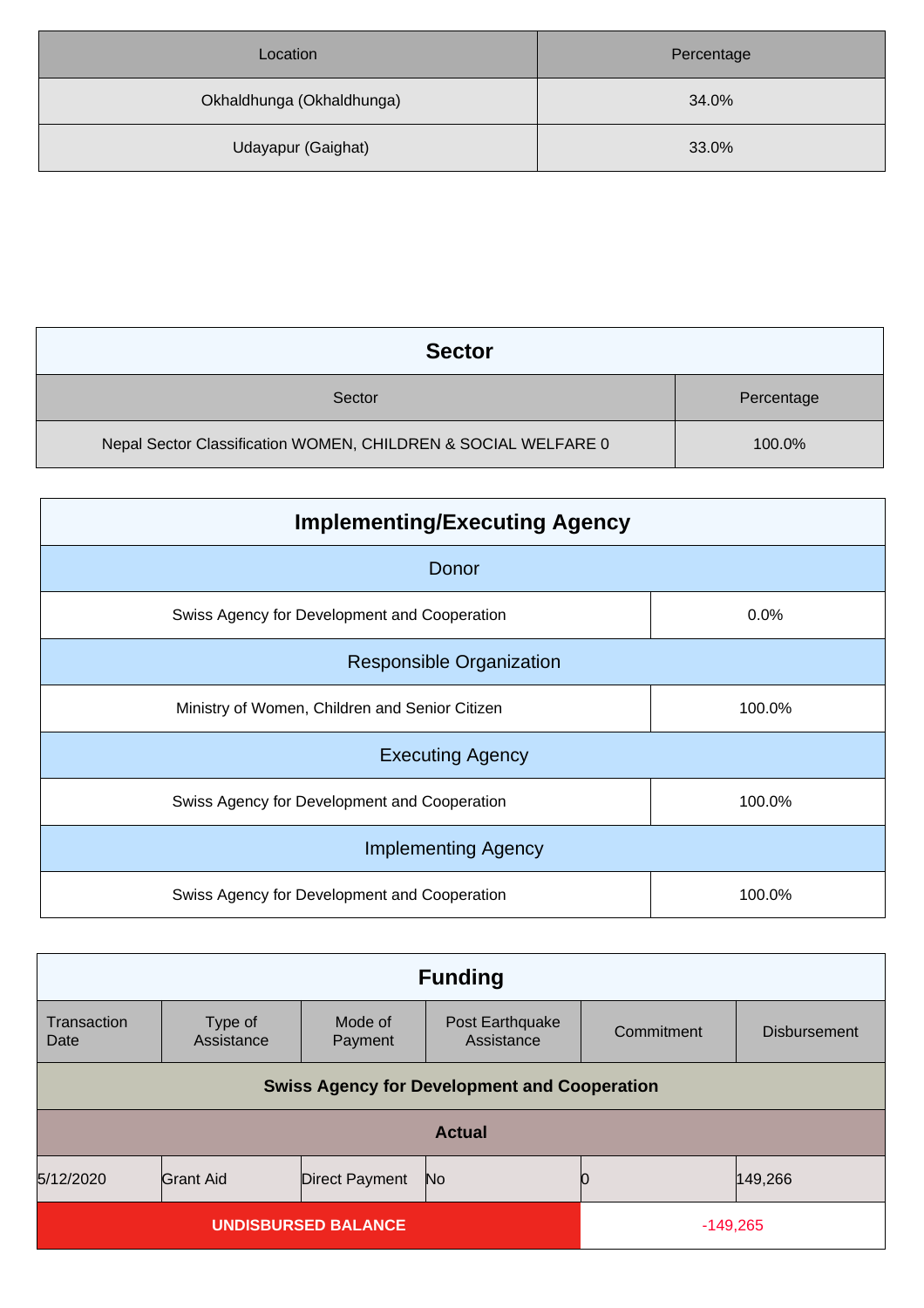| Transaction<br>Date                                  | Type of<br>Assistance | Mode of<br>Payment    | Post Earthquake<br>Assistance | Commitment | <b>Disbursement</b> |
|------------------------------------------------------|-----------------------|-----------------------|-------------------------------|------------|---------------------|
| 7/29/2019                                            | Grant Aid             | <b>Direct Payment</b> | No                            | Ю          | 604,614             |
| 6/30/2020                                            | <b>Grant Aid</b>      | <b>Direct Payment</b> | No                            | 109,932    | Ю                   |
| 2/15/2016                                            | <b>Grant Aid</b>      | <b>Direct Payment</b> | No                            | 3,037,037  | Ю                   |
| 3/4/2016                                             | <b>Grant Aid</b>      | <b>Direct Payment</b> | No                            | 787,406    | 1,006,861           |
| 6/30/2016                                            | <b>Grant Aid</b>      | <b>Direct Payment</b> | No                            | $-111,370$ | Ю                   |
| 6/16/2017                                            | <b>Grant Aid</b>      | <b>Direct Payment</b> | No                            | 0          | 1,048,841           |
| 7/15/2018                                            | <b>Grant Aid</b>      | <b>Direct Payment</b> | No                            | 0          | 24,994              |
| 10/3/2018                                            | <b>Grant Aid</b>      | <b>Direct Payment</b> | No                            | 0          | 950,322             |
| <b>Total</b>                                         |                       |                       | 3,823,005                     | 3,784,897  |                     |
| <b>Planned</b>                                       |                       |                       |                               |            |                     |
| 2/15/2016                                            | <b>Grant Aid</b>      | <b>Direct Payment</b> | No                            | 0          | 1,006,861           |
| 7/15/2017                                            | <b>Grant Aid</b>      | <b>Direct Payment</b> | No                            | 0          | 965,536             |
| <b>Total</b>                                         |                       |                       | $\mathbf 0$                   | 1,972,396  |                     |
| Total (Swiss Agency for Development and Cooperation) |                       |                       | 3,823,005                     | 5,757,293  |                     |
| <b>UNDISBURSED BALANCE</b>                           |                       |                       | $-1,934,288$                  |            |                     |

| <b>Progress Achieved</b>       |
|--------------------------------|
| Progress Achieved:             |
| Key Problems:                  |
| Steps Taken to Solve Problems: |